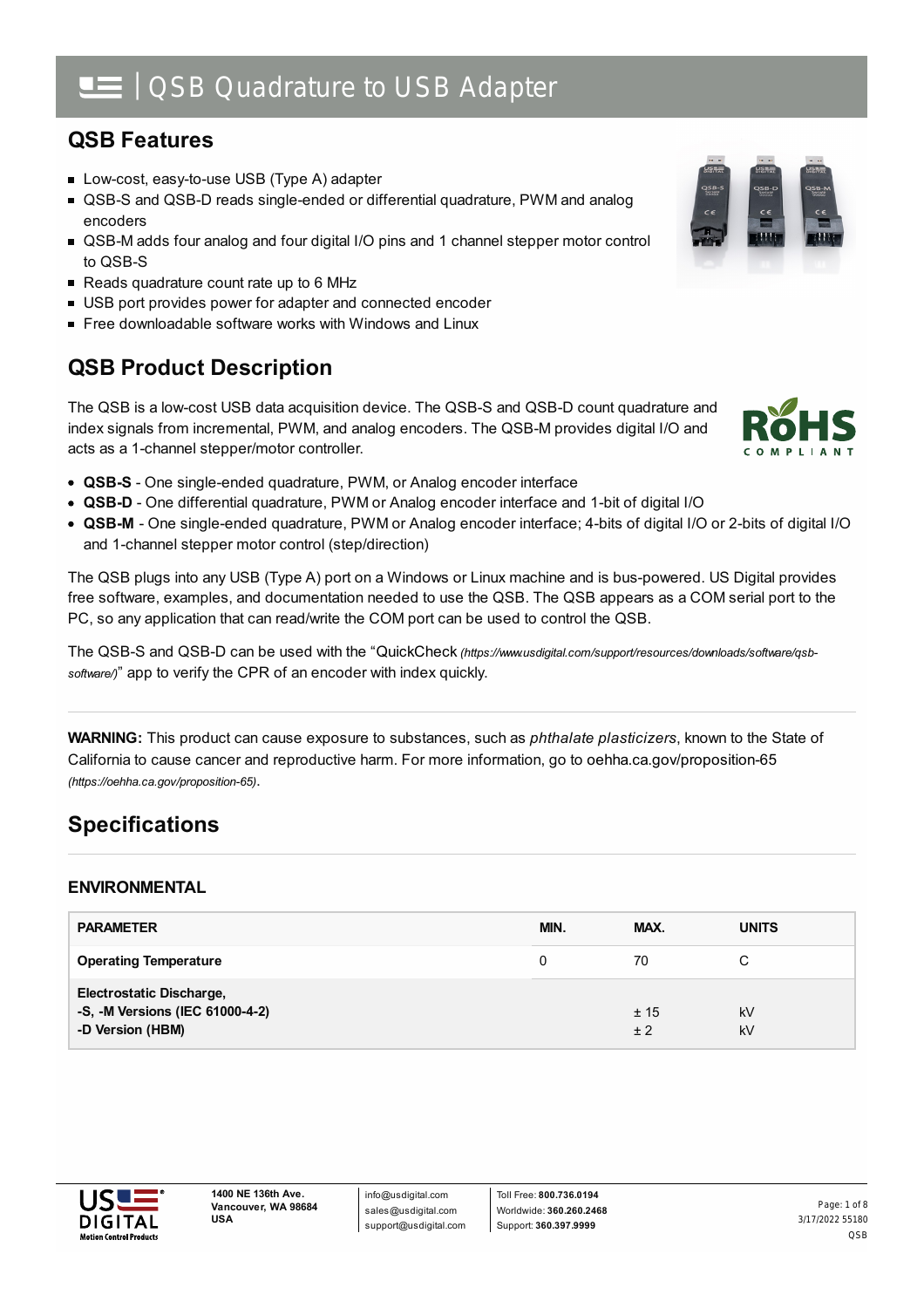### **ELECTRICAL**

| <b>PARAMETER</b>                      | MIN. | TYP. | MAX. | <b>UNITS</b> |
|---------------------------------------|------|------|------|--------------|
| Supply Voltage (1)                    | 4.75 | 5.00 | 5.25 | V            |
| Supply Current (QSB device only)      |      | 52   |      | mA           |
| Supply Current (External devices) (2) |      |      | 450  | mA           |

(1) Voltage is regulated by USB port

(2) USB port capable of supplying 500mA maximum

### **PIN-OUTS**

#### **QSB-S Pinout**



|   | Pin | 5-Pin Connector           |
|---|-----|---------------------------|
|   |     | Ground                    |
| 2 |     | Index                     |
| 3 |     | A Channel or EAN0 or PWM0 |
| 4 |     | +5 Volts                  |
| 5 |     | <b>B</b> Channel          |

Notes:

Pin 3 EAN0 is an A/D input designed for the MAE3-A10 and MA3-A10 analog output encoders. It can be used as a generic 10-bit A/D input (0-5V range).



info@usdigital.com sales@usdigital.com support@usdigital.com

Toll Free: **800.736.0194** Worldwide: **360.260.2468** Support: **360.397.9999**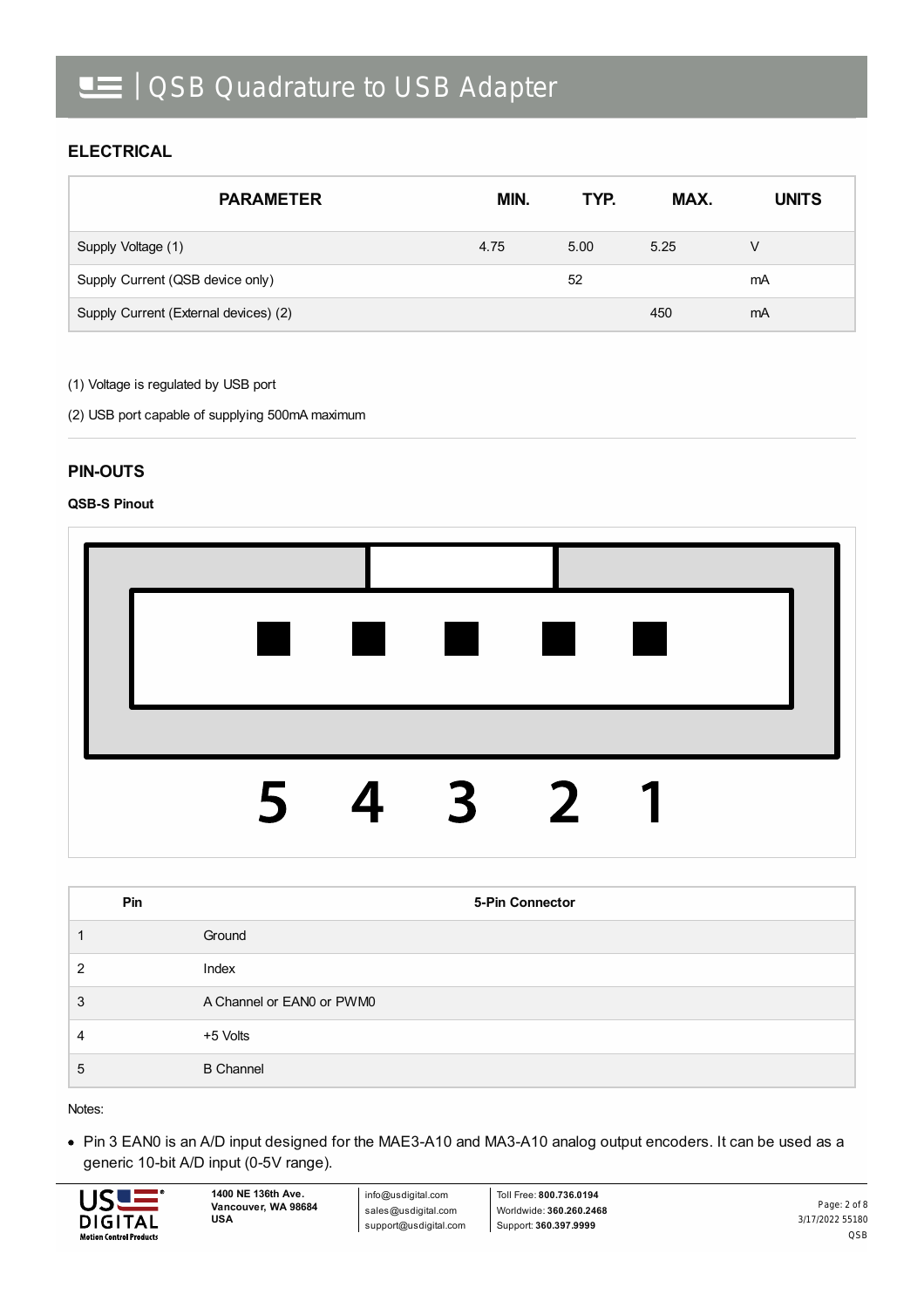#### | QSB Quadrature to USB Adapter Œ

• Pin 3 PWM0 is a pulse width modulation input designed for the 10 or 12-bit PWM output of the MA3/MAE3 encoders

#### **QSB-D, QSB-M Pinout**





info@usdigital.com sales@usdigital.com support@usdigital.com

Toll Free: **800.736.0194** Worldwide: **360.260.2468** Support: **360.397.9999**

3/17/2022 55180 QSB Page: 3 of 8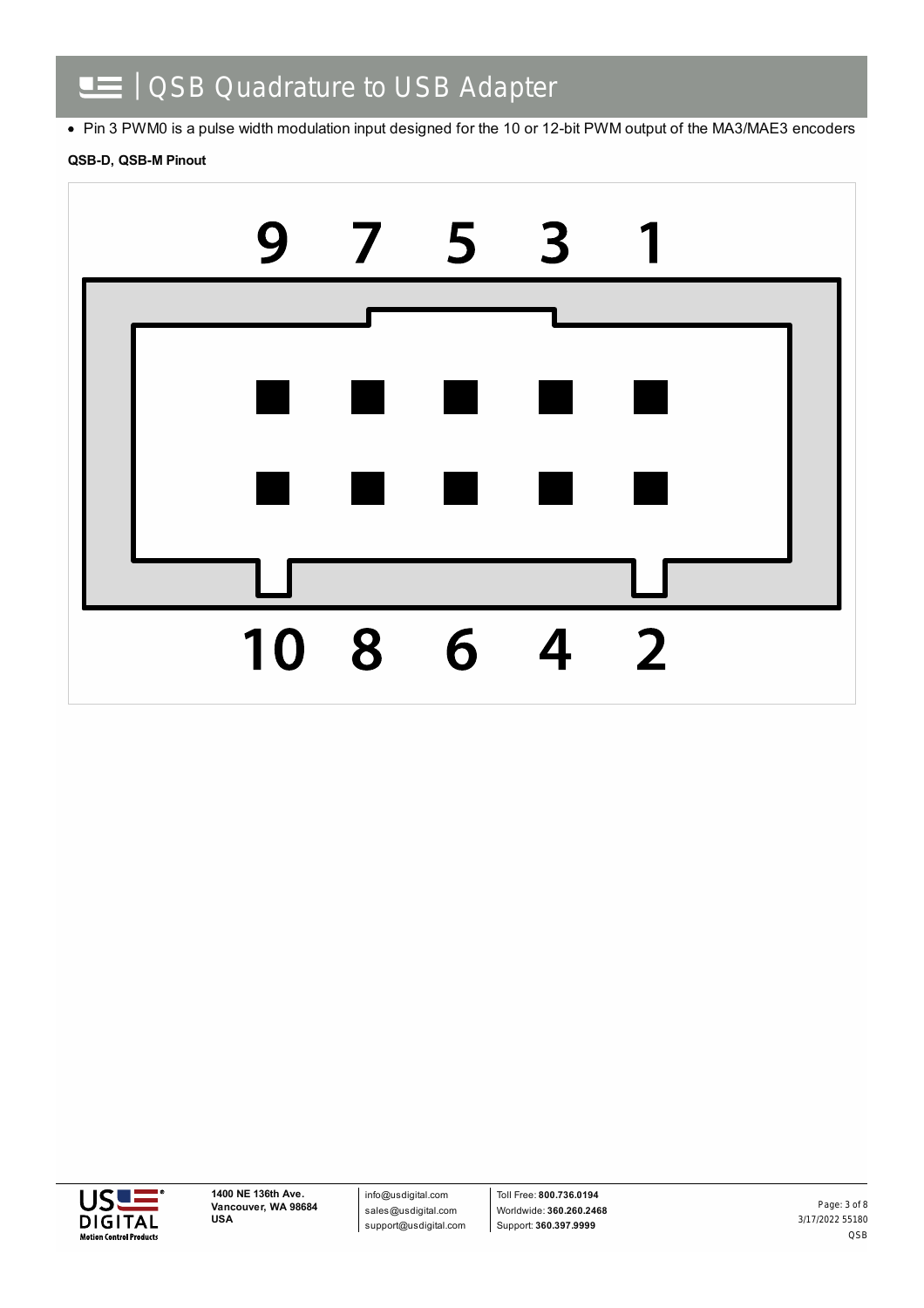# OSB Quadrature to USB Adapter

| Pin            | 10-pin<br><b>Connector</b><br>QSB-D | 10-pin<br>Connector<br>QSB-M                   |  |
|----------------|-------------------------------------|------------------------------------------------|--|
| $\mathbf{1}$   | Digital I/O<br>Channel 0            | Digital I/O<br>Channel 0                       |  |
| 2              | Ground                              | Ground                                         |  |
| $\mathbf{3}$   | Index-                              | Digital I/O<br>Channel 1 or<br>Motor Step      |  |
| 4              | Index+                              | Index                                          |  |
| $\overline{5}$ | A-/PWM0-                            | Digital I/O<br>Channel 2 or<br>Motor Direction |  |
| 6              | A+ or EAN0 or PWM0+                 | A or EAN0 or PWM0                              |  |
| $\overline{7}$ | +5 Volts                            | +5 Volts                                       |  |
| 8              | No connection                       | +5 Volts                                       |  |
| $9\,$          | <b>B-</b>                           | Digital I/O<br>Channel 3                       |  |
| 10             | $B+$                                | $\sf B$                                        |  |

Notes:

- Pin 6 EAN0 is an A/D input designed for the MAE3-A10 and MA3-A10 analog output encoders. It can be used as a generic 10-bit A/D input (0-5V range).
- Pin 6 PWM0+/PWM0- is a differential pulse width modulation input designed for the 10 or 12-bit PWM output of the MA3/MAE3 encoders.

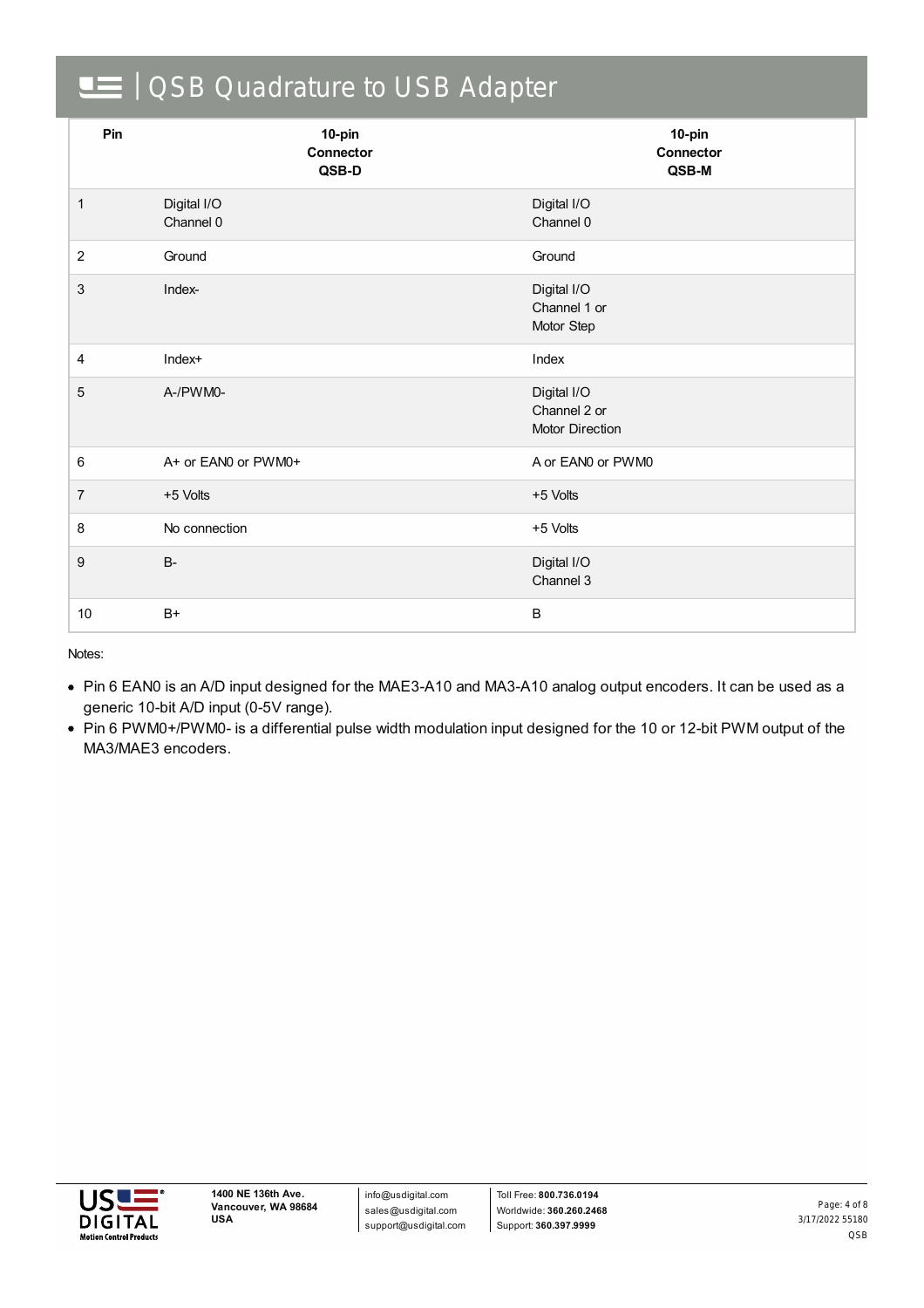## **ENCODER INTERFACE (QSB-D, QSB-M, QSB-S)**

| Quadurature Encoder Input Frequency | 0           |     | 6    | <b>MHz</b> |  |
|-------------------------------------|-------------|-----|------|------------|--|
| PWM Encoder Input Frequency (1)     | 250         |     | 1000 | <b>Hz</b>  |  |
| Encoder Single-Ended Interface      |             |     |      |            |  |
| -Low Input                          | $-0.5$      |     | 2.1  | $\vee$     |  |
| -High Input                         | 2.8         |     | 5.5  | $\vee$     |  |
| Encoder Differental Interface       |             |     |      |            |  |
| -Differential Voltage               | 0.2         |     | 5.5  | $\vee$     |  |
| -Input Voltage Range                | $-0.5$      |     | 5.5  | $\vee$     |  |
| Analog Encoder Input                |             |     |      |            |  |
| -Voltage Range                      | $\Omega$    |     | 5    | $\vee$     |  |
| -DC Input resistance                | 4.8         | 6.3 | 9    | kOhm       |  |
| -Bandwidth                          | $\mathbf 0$ |     | 3000 | Hz         |  |

(1): The PWM mode is designed specifically to operate with US Digital's MA3/MAE3. The EA-D-L-10 interface device is required for use with the QSB-D.

### **DIGITAL I/O (ALL VARIANTS)**

| <b>PARAMETER</b>                       | MIN.        | TYP. | MAX. | <b>UNITS</b> |
|----------------------------------------|-------------|------|------|--------------|
| Digital Input Voltage                  | $\mathbf 0$ | 5    | 24.5 | $\vee$       |
| Positive-going Input Voltage Threshold | 1.5         |      | 2.5  | V            |
| Negative-going Input Voltage Threshold | 0.83        |      | 1.82 | $\vee$       |
| Input Voltage Hysteresis               | 0.33        |      | 1.1  | V            |
| Digital High Output Voltage (Note 1)   | 4.5         | 4.7  | 5.0  | $\vee$       |
| Digital Low Output Voltage (Note 1)    | 0           | 0    |      | V            |

Note 1: Output can be externally pulled up to 24V through a load if desired. Open drain MOSFET pulldown capable of 1.0 A max. continuous current. See digital output port circuits below. When driving inductive loads, add an external diode to protect the QSB from damage caused by large voltage transients.

Digital Input Port Circuit:



info@usdigital.com sales@usdigital.com support@usdigital.com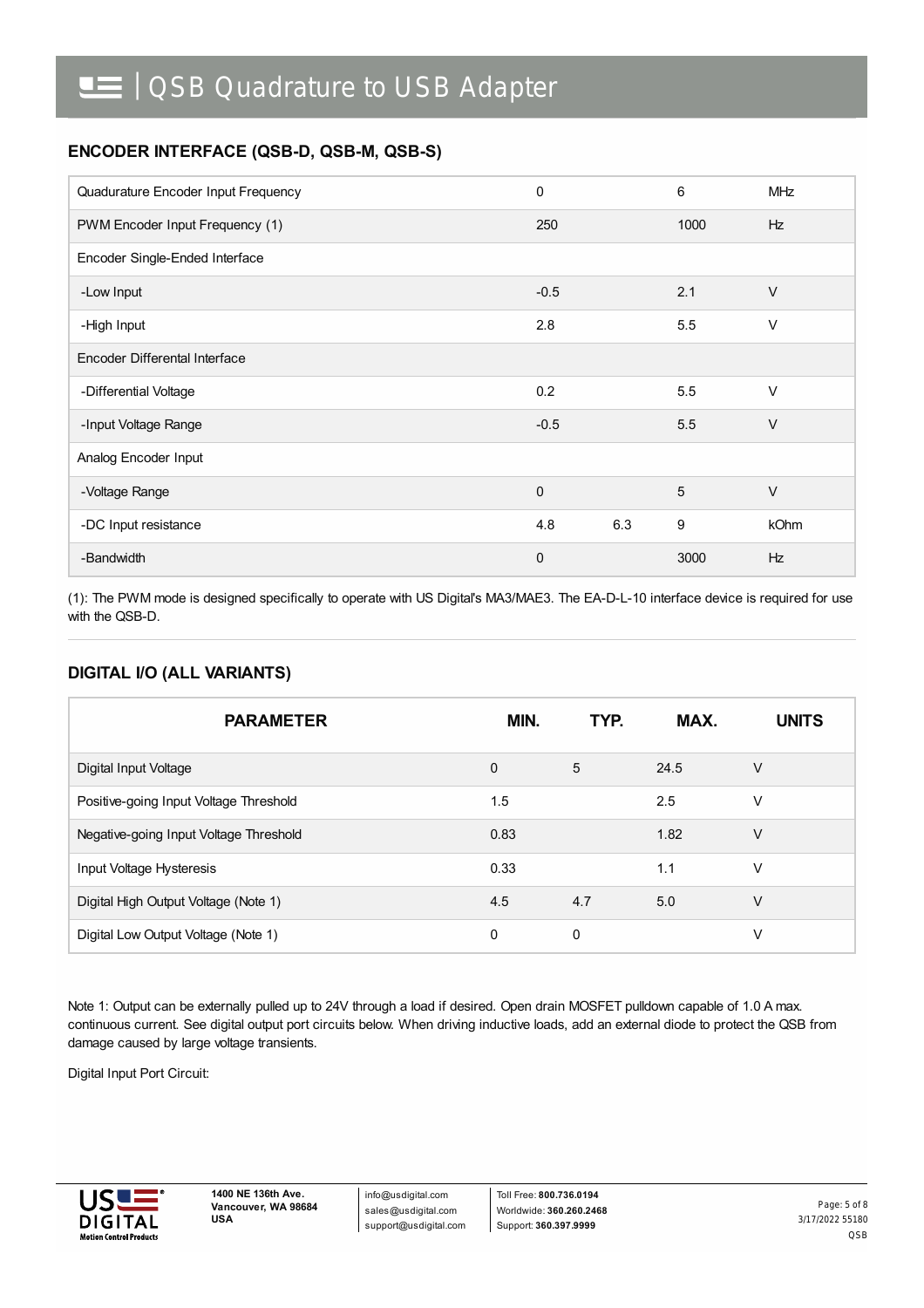# OSB Quadrature to USB Adapter



Digital Output Port Circuit:





**1400 NE 136th Ave. Vancouver, WA 98684 USA**

info@usdigital.com sales@usdigital.com support@usdigital.com

Toll Free: **800.736.0194** Worldwide: **360.260.2468** Support: **360.397.9999**

3/17/2022 55180 QSB Page: 6 of 8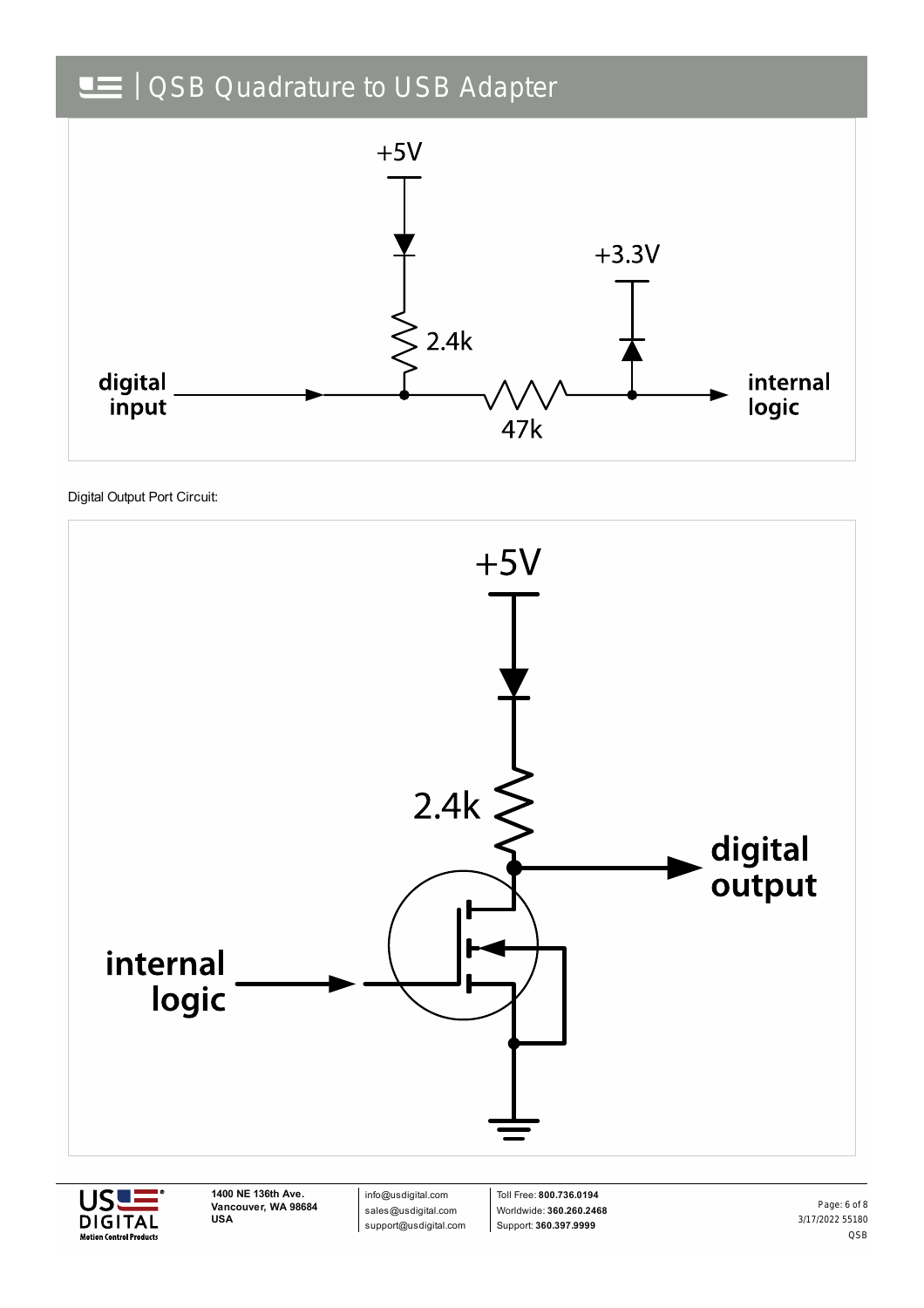# | QSB Quadrature to USB Adapter

### **STEPPER MOTOR CONTROL (QSB-M ONLY)**

The speed and direction of a single stepper motor can be controlled using the QSB-M in conjunction with a stepper motor driver, such as the US Digital MD3. Two of the four digital I/O port pins can be configured to have motor step/direction functionality or normal digital I/O.

**See the QSB Command List** *[\(https://www.usdigital.com/support/resources/reference/user-guides/qsb-command-list/\)](https://www.usdigital.com/support/resources/reference/user-guides/qsb-command-list/)* **document for detailed information on the QSB's motor control commands.**

#### **COMMAND INTERFACE**

**See the QSB Command List** *[\(https://www.usdigital.com/support/resources/reference/user-guides/qsb-command-list/\)](https://www.usdigital.com/support/resources/reference/user-guides/qsb-command-list/)* **document for detailed information on the commands.**

#### **SOFTWARE FIELD UPGRADE**

The QSB firmware can be easily upgraded using the "*QSB Firmware Updater*" program that is available on the QSB Software *(https://www.usdigital.com/support/resources/downloads/software/qsb-software/)* page. There may be periodic upgrades to the QSB firmware that can be loaded as needed by a customer. The firmware upgrades typically take less than 30 seconds.

#### **PRODUCT CHANGE NOTIFICATIONS**